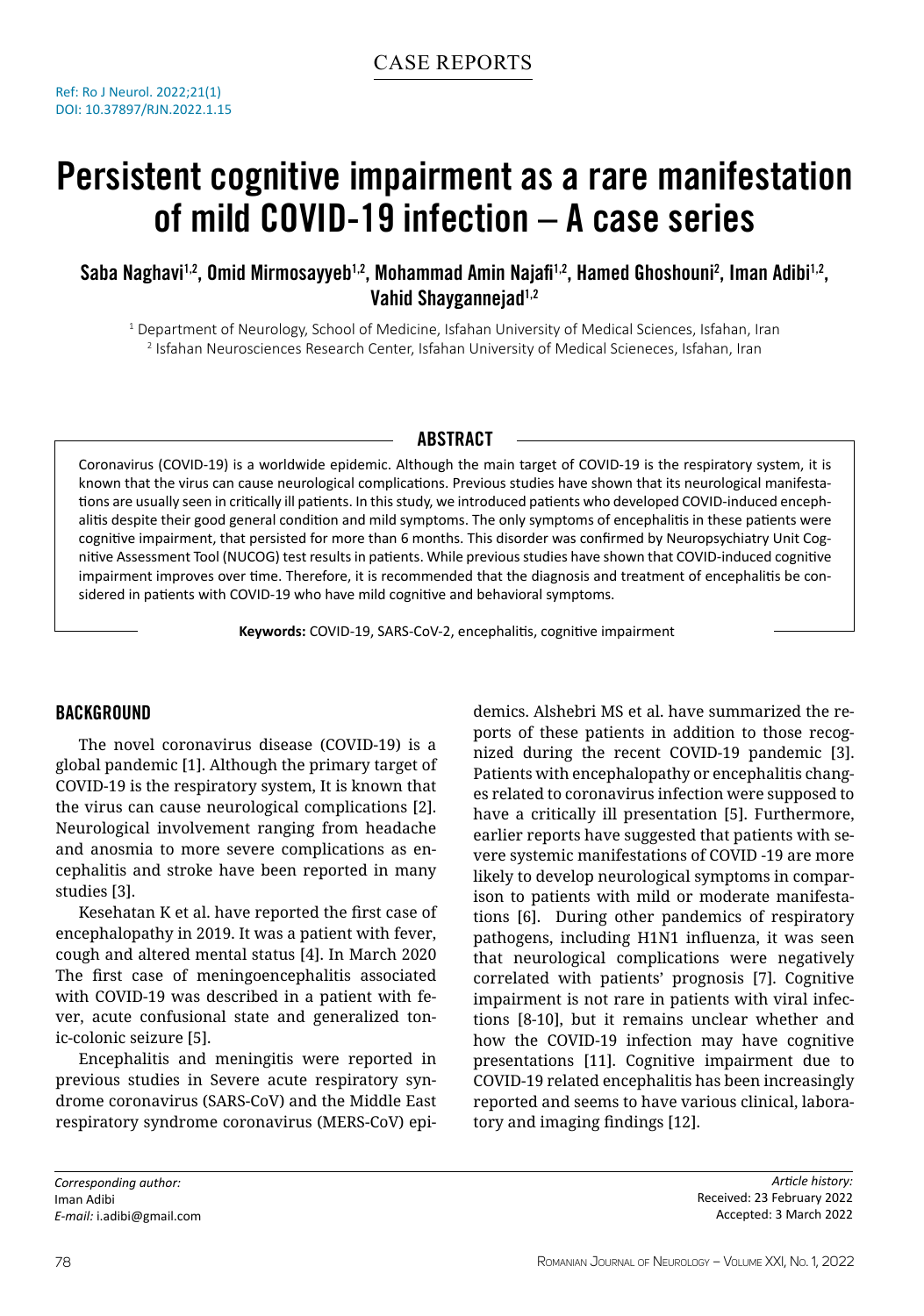In this study, we reported 3 cases of COVID-19 related encephalitis, who presented with a good general condition, mild symptoms of COVID-19 infection and cognitive impairment as the most significant presentation of the disease.

### **Case 1**

The patient was a 68-year-old male, professor of mathematics, with a history of COVID-19 two weeks before the first visit to our outpatient clinic. He has had a mild fever, non-productive cough, and a positive SARS-CoV-2 polymerase chain reaction (PCR) test. He complained of difficulty in calculation, maintaining attention and equilibrium. His past medical history was negative for any relevant medical disorder, addiction or drug abuse. On physical examination, he had a disturbance in recent memory and concentration as well as disability in mathematical calculation. Other neurologic examinations didn't show any pathologic findings. Despite the patient's complaint of gait disturbance, neurologic examinations of gait and coordination could not reveal any abnormal findings. Serologic laboratory tests were unremarkable. Computed tomography (CT) scan of the brain and Electroencephalography (EEG) were normal.

Brain magnetic resonance imaging (MRI) with and without contrast was performed and showed bilateral symmetrical T2/FLAIR increasing signal intensity in internal and external capsule (lentiform fork sign), which were not enhanced in post-contrast T1 images. Diffusion-weighted MRI sequences showed symmetric confluent restricted areas with ADC-correlates (Figure 1- case 1). The patient's cognitive function was assessed after 6 months with a NUCOG test, which was still impaired (Figure 2).

#### **Case 2**

The patient was a 62-year-old female with a history of low-grade fever for 5 days and a positive PCR assay for SARS-CoV-2 three weeks before presenting in our outpatient clinic. At the time of admission, she complained of a persistent, unilateral, mild headache for 20 days. Her family has noticed a behavioral change with altered mental status without any problem in level of consciousness. In her past medical history, there were mild asthma and thalassemia minor. Except for folic acid (1 mg/day), she had not received any other medication. There was no history of addiction or drug abuse. On physical examination at the time of hospitalization, the patient was awakened but disoriented to time, place and person and could not follow commands. Anomia and sensory aphasia were present during the examination. Other neurologic examinations didn't show any pathologic findings. Routine serologic laboratory tests, vasculitis profile and screenings for neurotropic infections (inclusive brucellosis) were unremarkable.

Case 1 Case 2 Case 3  $\epsilon$ Ė

FIGURE 1. Brain MRI of 3 cases with and without contrast; Figure 1-A, B: symmetrical T2/FLAIR increase signal intensity. Fig 1-C, D: diffuse cortical and subcortical high signal change and gyral enhancement. Fig 1-E, F: bilateral multiple small white matter hyper intense lesions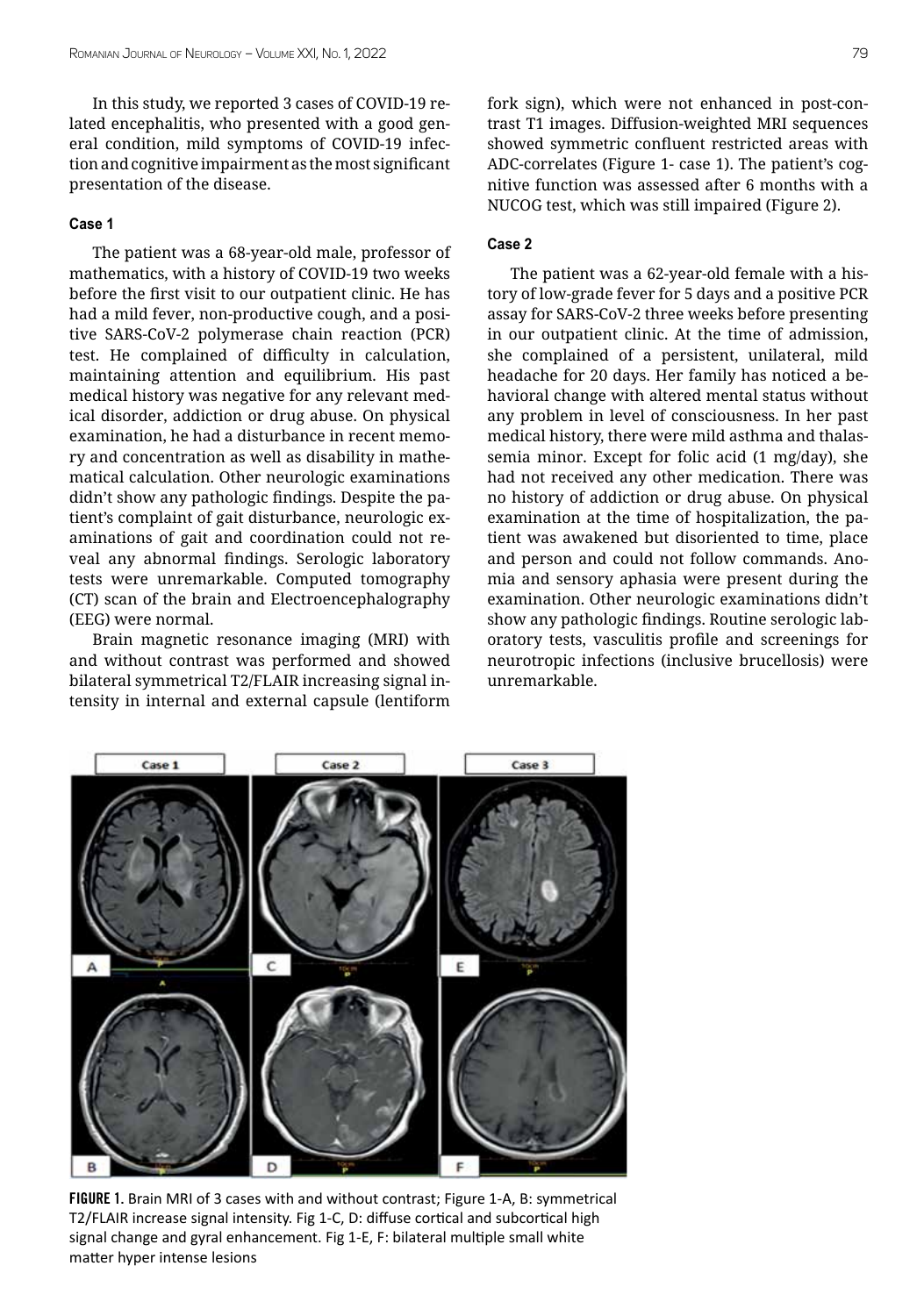Brain MRI showed diffuse cortical and subcortical hyperintensities with expansion to the left parieto-temporo-occipital lobes as well as to insular cortex without apparent restriction on DWI. In post gadolinium T1 images, gyriform cortical enhancements could be noticed (Figure 1- case 2). Due to the persistent confusional state with radiologic signs of encephalitis a lumbar puncture with Cerebrospinal fluid (CSF) analysis was performed (Glucose: 57 mg/ dl, Protein: 64 mg/dl, RBC: 0 cell/cmm, WBC: 60 cell/ cmm). CSF-PCR for SARS-CoV-2 was negative. An empiric antiviral and antibacterial (Vancomycin, Ceftriaxone and Aciclovir) treatment was begun and continued for 14 days.

EEG showed moderate diffused encephalopathy with intermittent right temporal slowing and continuous (left) lateralized delta activity. Due to fluctuations of behavioral and mental alterations and EEG abnormalities, a treatment with Levetiracetam (500 mg twice a day) was prescribed.

After 2 weeks, there was no new neurological finding. Brain MRS from left hemispheric (Temporal lobe) lesions showed a significant increase in choline peak with the reduction of N-acetyl aspartate (NAA) peak. Choline/NAA ratio was more than 2, suggesting the acute severe inflammatory process as encephalitis.

The patient's cognitive function was assessed after 6 months with a NUCOG test. Cognitive impairment did not resolve considerably (Chart 1).

#### **Case 3**

A 46-year-old healthy veterinarian male had a history of COVID-19 four weeks ago, presenting lowgrade fever, myalgia and a positive PCR assay for SARS-CoV-2. He was admitted to our hospital, complaining of recent memory disturbance and disruption to perform the daily activity (such as missing addresses) from 10 days ago until now. He also noticed blurred vision in left eye and left hemiparesis on the first day. History of drug abuse was negative. On physical examination at the time of hospitalization, he did not have any focal neurological deficits. Laboratory routine tests were unremarkable. Brain MRI showed bilateral multiple small white matter hyper intense lesions involving centrum semiovale, periventricular, sub and juxtacortical regions and corpus callosum. After injection of contrast, open ring and arch enhancable lesions in both temporal lobes and left parietal lobes were seen. These findings are primarily compatible with active demyelinating disease (Figure 1- case 3). In brain MRS from periventricular white matter lesion increased in choline peak and mild decrease in NAA peak with choline/NAA less than two are seen. Mostly suggestive for the inflammatory process.

He underwent a lumbar puncture; CSF analysis was normal (Glucose: 70 mg/dl, Protein: 43 mg/dl,

RBC: 200 cell/cmm, WBC: 6 cell/cmm). CSF-PCR for SARS-CoV-2, Herpes simplex virus (HSV) type 1 and 2 were negative. We treated him with methylprednisolone 1 gram for 3 days. For more evaluation, cervical MRI and Visual Evoked Potentials (VEP) were done. According to negative Oligo-clonal-bands (OCBs) and IgG index in CSF, Normal VEP and normal cervical MRI, post COVID-19 encephalitis is the preferred diagnosis for this patient. The patient's cognitive function was assessed after 6 months with a NUCOG test, which was still impaired (Chart 1).

# **DISCUSSION**

There are increasing reports of late neurological and neuropsychiatric complications in patients with COVID-19 infection [2]. Here we reported rare presentations of COVID-19 with early onset of neuropsychiatric disorders in three patients without previously known systemic or respiratory infections. The psychiatric symptoms were also lasting for several weeks without obvious improvement after recovery of COVID-19 acute infection. Although mild cognitive decline was reported frequently after of COV-ID-19 infection, to our knowledge, sever cognitive impairment inferring normal functioning of daily life, which was observed in our patients, is a very rare condition. In all three patients, COVID-19 was presenting with mild systemic symptoms, normal level of consciousness and obvious cognitive impairments as the only manifestation of CNS involvement (e.g. encephalitis).

Eric M. Liotta et al. showed that the most frequent neurologic manifestations of COVID-19 were myalgia's (44.8%), headaches (37.7%), encephalopathy (31.8%), dizziness (29.7%), dysgeusia (15.9%), and anosmia (11.4%). Movement disorders, motor and sensory deficits, ataxia and seizures were uncommon (0.2 to 1.4%) of patients each ). A spectrum of MRI findings has been described in patients with COVID-19-related encephalopathy, including leptomeningeal enhancement, ischemic strokes, and cortical Fluid-attenuated inversion recovery (FLAIR) high signals [14]. The pathophysiologic explanation of CNS involvement in COVID-19 infection is still not clear. The virus may use the angiotensin-converting enzyme (ACE) receptor as the mediator for invasion and trafficking into CNS [15]. But neurological damage can also occur through an immune-mediated cytokine storm or significant hypoxia due to severe pneumonia and acute respiratory distress syndrome (ARDS) [16].

In the first report of a patient with sever COV-ID-19 related encephalitis the specific SARS-CoV-2 RNA could not be detected in the nasopharyngeal swab, but in CSF [5]. Since then, clinicians and researchers worldwide have been observing more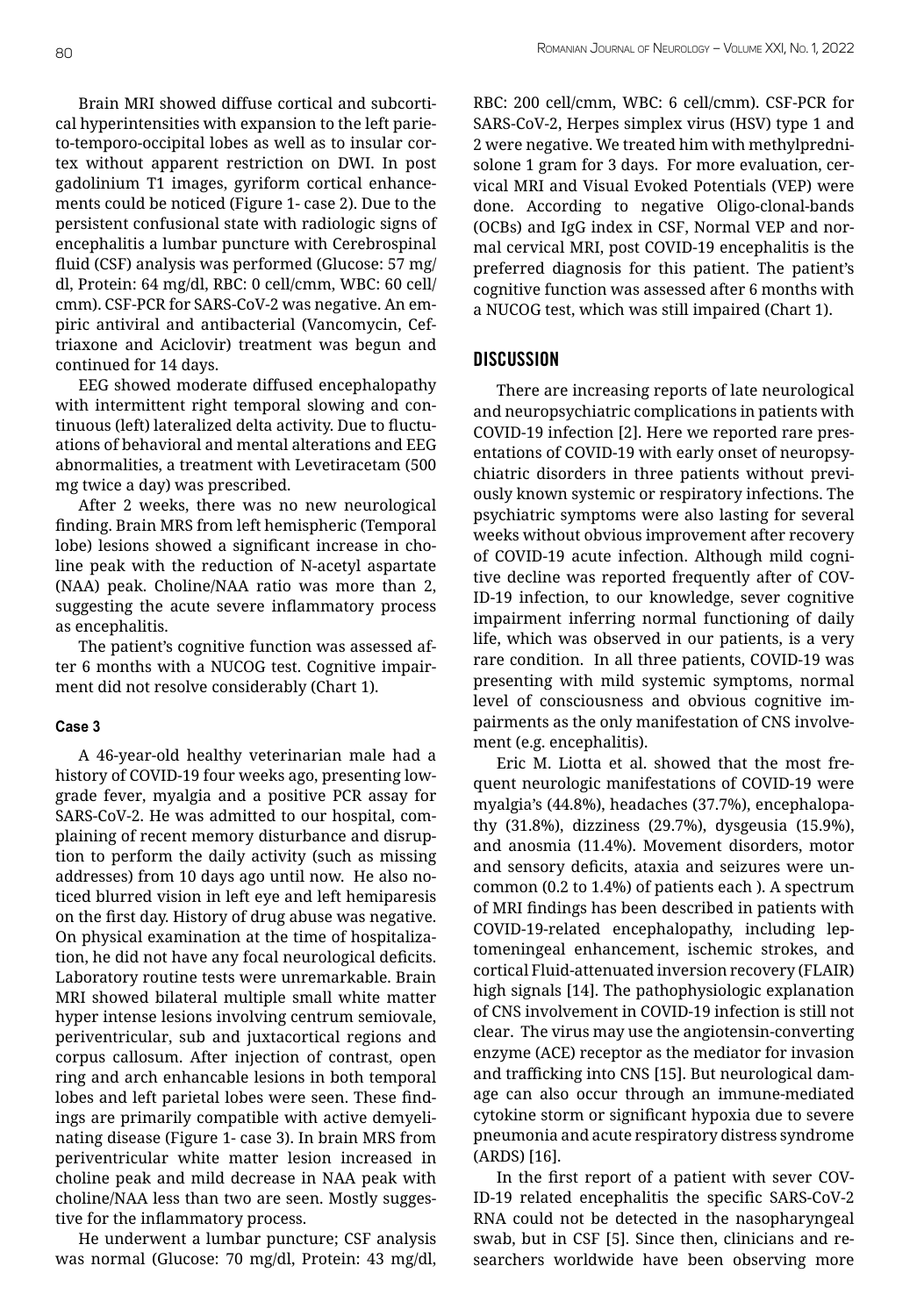

FIGURE 2. The result of NUCOG test after 6 months of disease recovery

and more COVID-19 related encephalitis. Yusak M.T. Siahaan et al., have reported 33 cases of COVID-19 related encephalitis in which disorientation and confusion (72.72%), loss of consciousness (54.54%), and seizures (27.27%) were found to be the most observed clinical conditions [12].

In two case series involving CSF analysis data from 12 COVID-19 patients pleocytosis was not found in the CSF of patients with encephalitis. The PCR assay for SARS-CoV-2 was also negative in all patients [14-17]. These findings, are in line with previous reports and support the hypothesis that CNS involvement and encephalitis of COVID-19 may be due to a para-infectious immune mediated condition instead of a direct invasion of virus [12].

In a nationwide surveillance study to investigate the spectrum of neurological and psychiatric complications of COVID-19 across the UK, altered mental status including encephalopathy or encephalitis and primary psychiatric diagnoses, was the second most common neuropsychiatric complication, often occurring in younger patients, 7 of the 153 cases notified to the registry presented with encephalitis [17]. In this report we observed obvious and persistent cognitive dysfunction without sever systemic complications. According to recent reports of neurologic complications of COVID-19 infection, there was a general postulation that major cognitive decline was consequent of sever systemic infection. Encephalopathy was the most frequent neurologic complication ( up to 63% ) in patients who entered the ICU due to COVID-19 infection [18]. On the other hand more than 20 % of these patients experienced long term cognitive disorders [15]. Our patients developed cognitive decline earlier than expected, which was also persistent, despite mild course of the other clinical features of COVID-19 infection.

Patterns of cognitive decline due to COVID-related encephalopathy may vary in different populations. Marcel S. Woo et al., reported 18 young with cognitive impairment after recovery from COVID-19 infection. Similar to our findings, 14 (78%) patients reported sustained mild cognitive deficits. While short-term memory, attention, and concentration were particularly affected, screening results did not correlate with hospitalization, treatment, viremia or acute inflammation [19].

This finding that cognitive decline may occur in patients with mild COVID-infection, in the early phases as well as after resolution of systemic and respiratory inflammation, shows the possibility of a neurogenic inflammatory effect of this virus. Future controlled studies are required to investigate the magnitude of different immunologic processes in pathogenesis of such etiology.

#### **CONCLUSION**

Mild cognitive impairments can occur during each phase of the COVID-19 infection even in patients with mild infection and good general condition. Cognitive decline with mild systemic symptoms may be the only presentation of the disease. Cognitive and behavioral symptoms may persist after recovery and need distinct attention and clinical follow up.